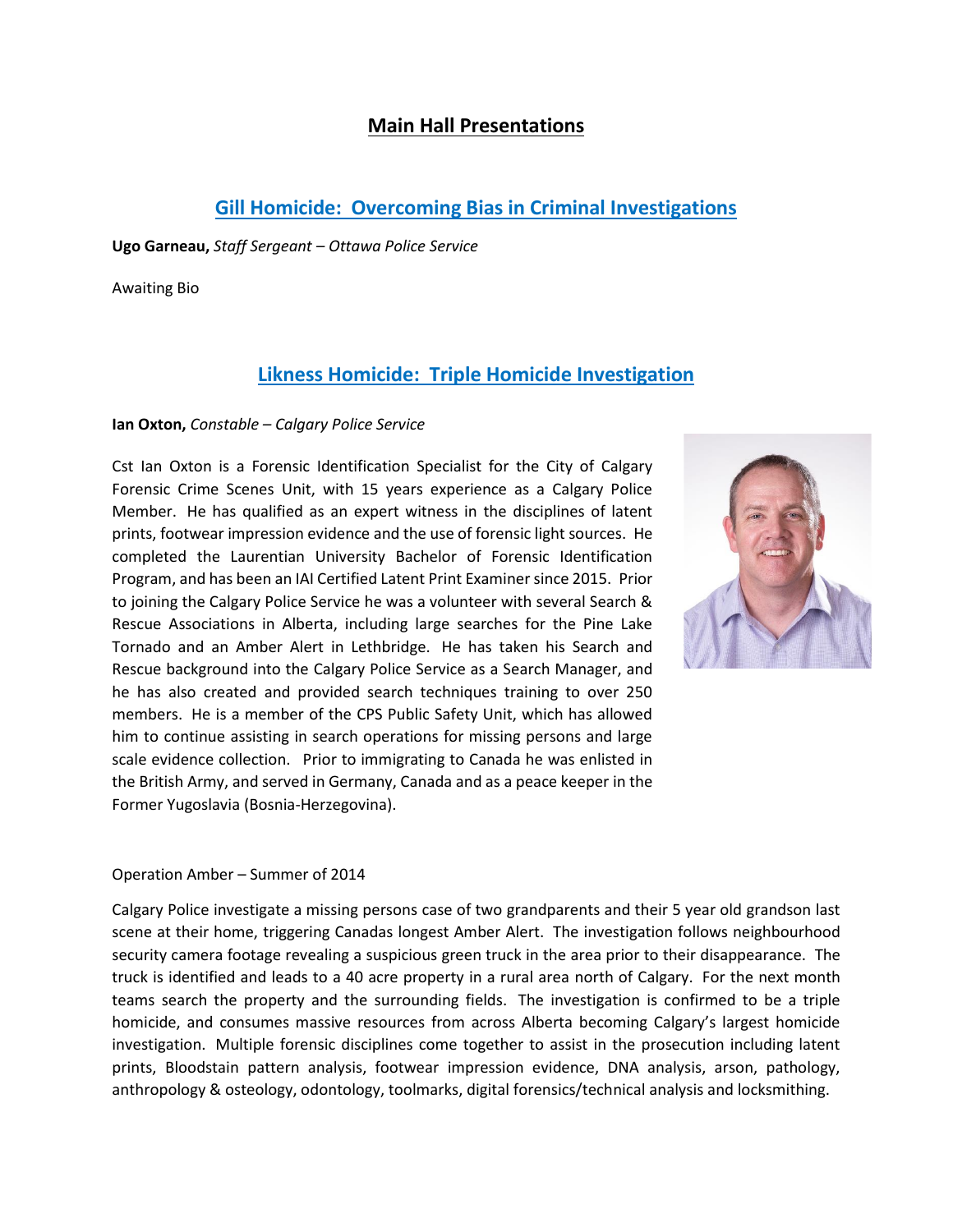### **Bias in Forensic Science**

#### **Dr. Jeff Kukucka,** *Professor – Towson University*

Dr. Jeff Kukucka is an Associate Professor of Psychology at Towson University in Maryland (USA). He received his Ph.D. in Psychology from the CUNY Graduate Center in 2014. Broadly, his research examines human factors in forensic science, with a particular emphasis on the causes and consequences of cognitive bias, and a secondary interest in how nonexperts understand forensic science. Since 2015, he has also served on the NIST Organization of Scientific Area Committees (OSAC) for Forensic Science, Human Factors Task Force.



Forensic science can be a powerful tool in solving crimes -- but in recent years, researchers have discovered ways in which psychological factors (such as context, unconscious bias, and stress) can undercut the power of forensic evidence, sometimes resulting in costly errors. In this presentation, I will describe various psychological influences on forensic analyses -- including how labs can take practical steps to combat these influences, and why some labs have resisted while others have benefitted from doing so.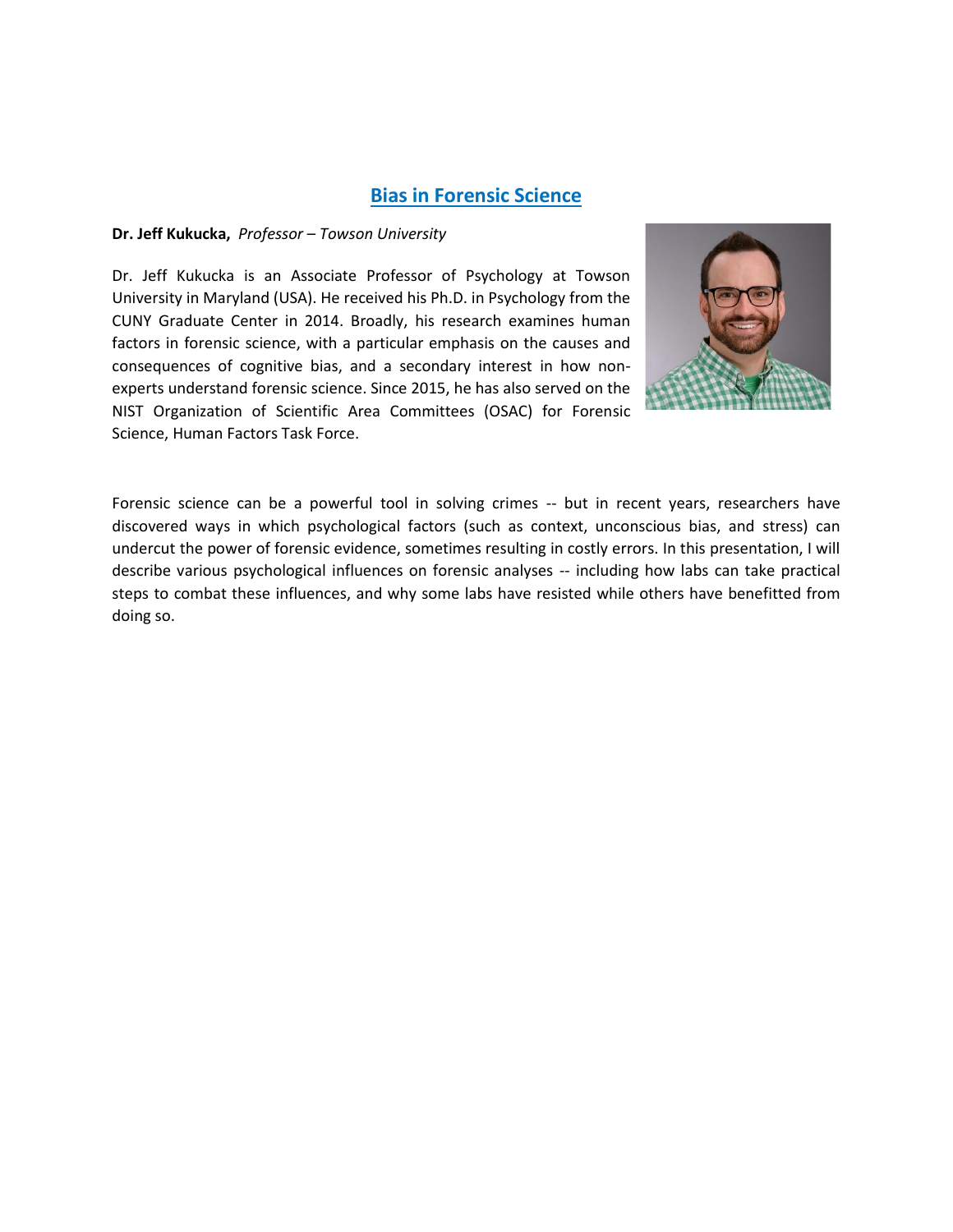## **Body Farm**

#### **Dr. Shari Forbes,** *Professor - Université du Québec à Trois-Rivières*

Professor Shari Forbes holds a Canada 150 Research Chair in Forensic Thanatology at the Université du Québec à Trois-Rivières (UQTR). She is the Director of the UQTR facility for Research in Experimental and Social Thanatology (REST), the first human decomposition facility to open in Canada. She was formerly an Australian Research Council Future Fellow in the Centre for Forensic Science at the University of Technology Sydney (UTS) in Australia. She established and directed the Australian Facility for Taphonomic Experimental Research (AFTER), the first human decomposition facility in Australia. Prior to this, she was the founding Director of the Forensic Science program at the University of Ontario Institute of Technology (UOIT) where she also held a Tier II Canada Research Chair in Decomposition Chemistry.



Prof. Forbes' research investigates the chemical processes that occur in soft tissue decomposition. Her current research focuses on identifying an accurate chemical profile of decomposition odour using multidimensional chromatography. Her research assists police canine units to improve their training protocols for cadaver-detection dogs deployed to forensic and mass disaster investigations. Her expertise is regularly requested to assist law enforcement with locating and recovering buried or concealed evidence, including human remains, drugs, weapons, and currency.

My presentation will discuss the importance of human decomposition facilities (colloquially known as body farms) to forensic investigations. It will highlight how research and training at the facility can enhance the way we search for, recover and identify human remains.